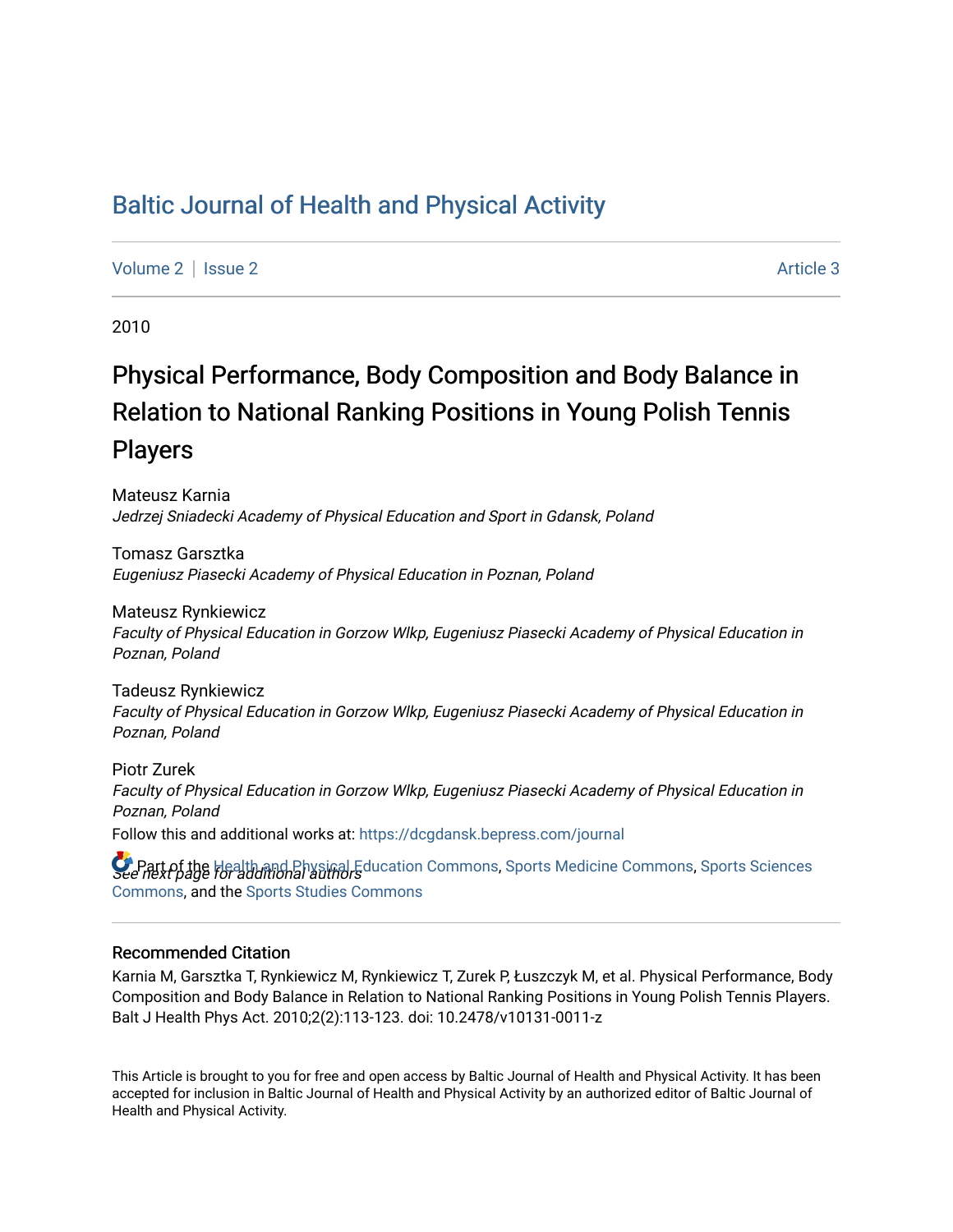# Physical Performance, Body Composition and Body Balance in Relation to National Ranking Positions in Young Polish Tennis Players

#### Authors

Mateusz Karnia, Tomasz Garsztka, Mateusz Rynkiewicz, Tadeusz Rynkiewicz, Piotr Zurek, Marcin Luszczyk, Ewelina Sledziewska, and Ewa Ziemann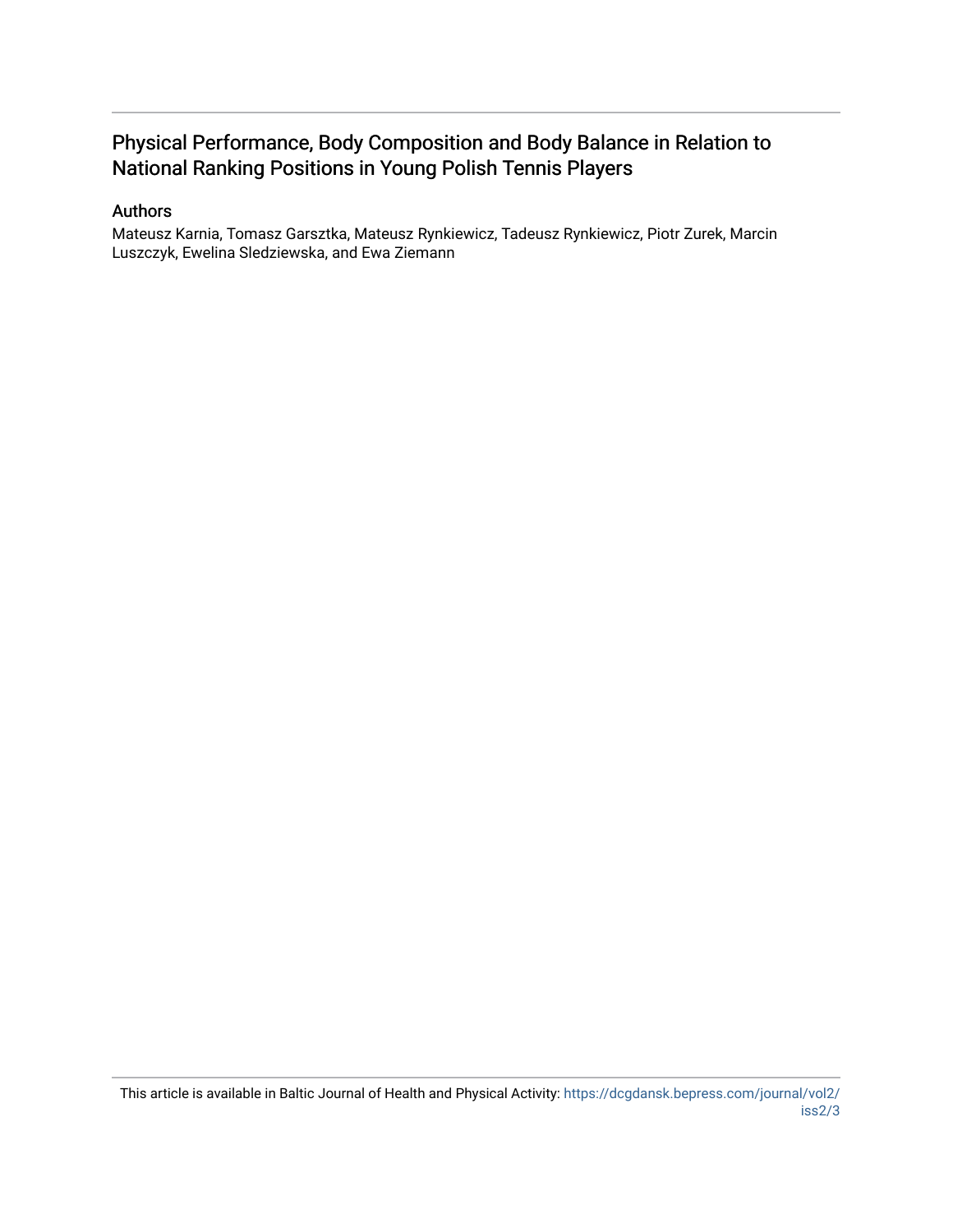# Physical Performance, Body Composition and Body Balance in Relation to National Ranking Positions in Young Polish Tennis Players

DOI: 10.2478/v10131-0011-z

| <b>Authors' Contribution:</b><br>A - Study Design<br>B - Data Collection<br>C - Statistical Analysis<br>D - Data Interpretation<br>E - Manuscript Preparation<br>F - Literature Search<br>G - Funds Collection | Mateusz Karnia <sup>1 (D,E,F)</sup> , Tomasz Garsztka <sup>2 (B)</sup> ,<br>Mateusz Rynkiewicz 3(B,E,F), Tadeusz Rynkiewicz 3(D,E),<br>Piotr Żurek <sup>3 (B,E,F)</sup> , Marcin Łuszczyk <sup>1 (C)</sup> , Ewelina Śledziewska <sup>1 (D)</sup> ,<br>Ewa Ziemann <sup>4 (A,B,C,D,E,F,G)</sup><br><sup>1</sup> Jedrzej Sniadecki Academy of Physical Education and Sport in Gdansk, Poland<br><sup>2</sup> Eugeniusz Piasecki Academy of Physical Education in Poznan, Poland<br>Eugeniusz Piasecki Academy of Physical Education in Poznan, Faculty of Physical<br>Education in Gorzow Wlkp., Poland<br><sup>4</sup> Warsaw School of Social Sciences and Humanities, Department of Physiotherapy,<br>Sopot, Poland<br>Key words: physical performance, tennis, body composition, body balance, tennis<br>ranking. |
|----------------------------------------------------------------------------------------------------------------------------------------------------------------------------------------------------------------|----------------------------------------------------------------------------------------------------------------------------------------------------------------------------------------------------------------------------------------------------------------------------------------------------------------------------------------------------------------------------------------------------------------------------------------------------------------------------------------------------------------------------------------------------------------------------------------------------------------------------------------------------------------------------------------------------------------------------------------------------------------------------------------------------------------------|
|                                                                                                                                                                                                                |                                                                                                                                                                                                                                                                                                                                                                                                                                                                                                                                                                                                                                                                                                                                                                                                                      |
| <b>Material/Methods:</b>                                                                                                                                                                                       | <b>Abstract</b><br><b>Background:</b> The purpose of this study was to determine the relationship between body<br>composition, aerobic capacity and the balance in young tennis players at rest<br>and during fatigue triggered by an endurance test. Moreover, we tried to find<br>the correlation between the tennis ranking position and the balance.<br>Well-trained 16 young tennis players (15 and 17 years old, singles national<br>ranking 3-39, average training experience of 9 years) took part in this study.<br>They were assigned to two groups according to their age – 15 TG and 17 TG.<br>Participants completed the same battery of body composition, aerobic, and                                                                                                                                 |
|                                                                                                                                                                                                                | body balance assessments. Body balance measurement was repeated twice<br>- before and after the aerobic assessment.<br><b>Results:</b> The main finding of this study points out the body balance to be a motor ability<br>influencing results achieved in the specific tennis drill. This connection was<br>observed in both of the tested groups; however, it was particularly significant<br>within 17 TG.                                                                                                                                                                                                                                                                                                                                                                                                        |
| Conclusions:                                                                                                                                                                                                   | The presented study does not point out the main factor to focus on when<br>conducting a career of a professional tennis player regardless of the<br>numerous tests and measurements included in the analysis observed.<br>Interesting correlations may suggest that for the players in a developmental<br>age it is speed and balance that ought to be more intensively developed.                                                                                                                                                                                                                                                                                                                                                                                                                                   |
| Word count: 4291<br>Tables: 7<br>Figures: 3<br>References: 19                                                                                                                                                  | Received: September 2010<br>Accepted: November 2010<br>Published: December 2010                                                                                                                                                                                                                                                                                                                                                                                                                                                                                                                                                                                                                                                                                                                                      |

Address for correspondence:

Dr Ewa Ziemann

Warsaw School of Social Sciences and Humanities, 81-645 Sopot, Poland, ul. Polna 16/20 Phone: +48606-330-944, e-mail: ewa.ziemann@swps.edu.pl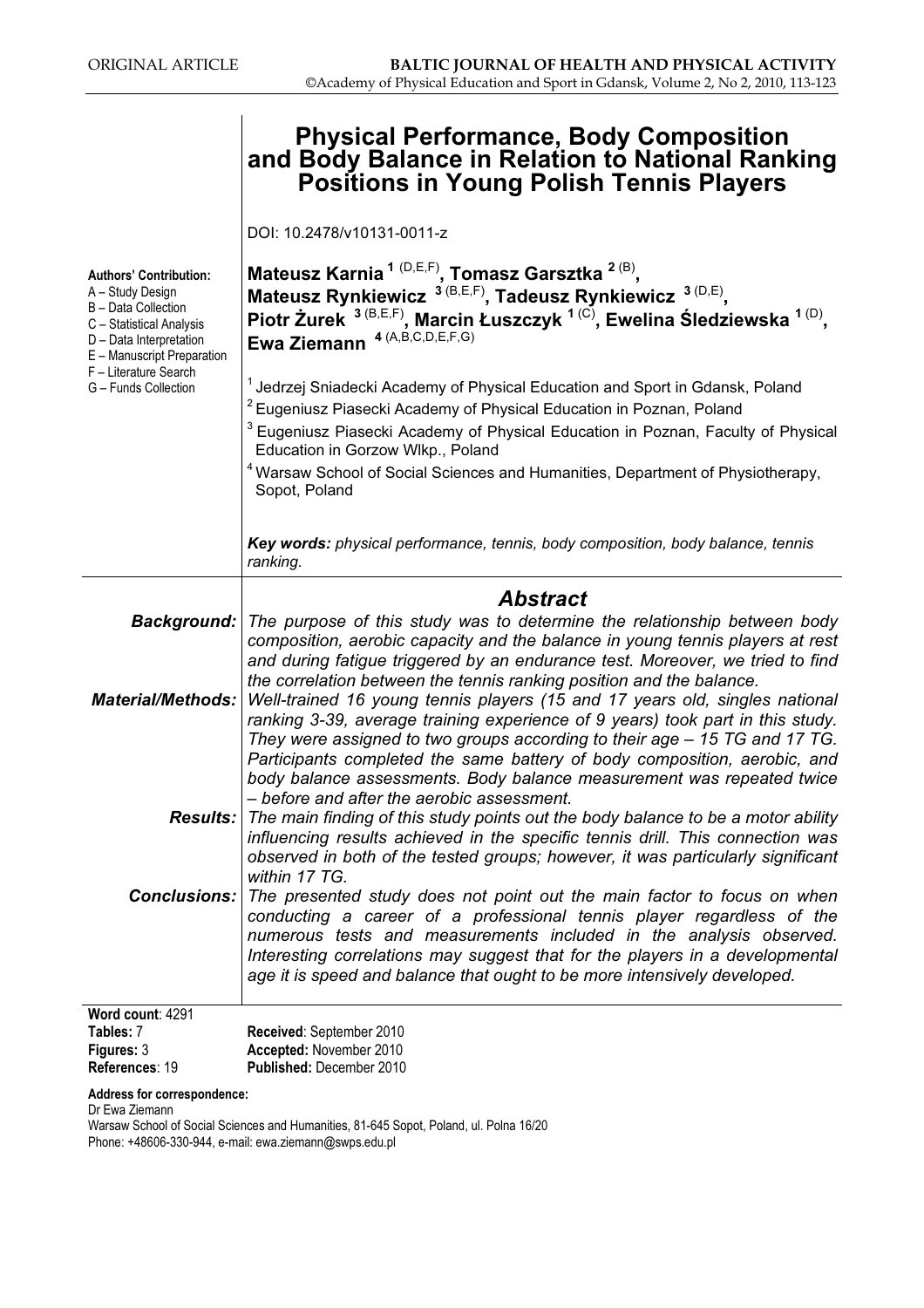M. Karnia, T. Garsztka, M. Rynkiewicz et al., Physical Performance, Body Composition and Body Balance in Ralation to National Ranking Positions in Young Polish Tennis Players

#### Introduction

Tennis is a sport discipline with a growing number of players, estimated around 75 million people [1,2]. It is a type of sport characterized with short and intermittent efforts of an altering intensity and time, where numerous factors determine the achieved success. Some of them include human's morphological body build, motor abilities and efficiency of the energetic systems. Both motor abilities and physical capacity appear to be particularly significant due to the unpredictable time and weather situation of the tournaments. Since there are no time limitations of the matches, very often prolonged physical effort with high intensity is required from a player, as well as an ability to adjust to altering climate conditions such as high temperatures [3]. It has been recently noticed that a proper control of training ought to include balance as a motor ability. Nonetheless, only few studies so far have focused on a more inquisitive investigation of this issue. Still, attention is drawn to the fact that balance developed through appropriate training is a factor lowering the risk of some injuries [4,5]. What is more, it is an inseparable component of the footwork, which is the main determinant of proficient movement on a court [6]. Most studies focus on establishing the biomechanical model that would provide the best possible evaluation and analysis of the term in order to increase the efficiency of diagnostic methods as well as to choose suitable tests for skilled athletes [7]. It is particularly essential due to the fact that professional tennis has considerably evolved. Firstly, the game has become faster, where various changes of direction occur. Secondly, nowadays it involves players of a younger age, who undergo training with high intensity and workload. These evaluations indicate the necessity of a deeper analysis and assessment of both the physical capacity and motor abilities at every stage of the player's development. Such a study appears particularly vital as only few reports refer to the determination of balance in tennis players of developmental age [8]. At this time of human growth an increase in body mass components as well as physical abilities is observed. Still, it is disputable whether this increase results either from training or from biological development. Therefore, testing the balance ought to constitute an inseparable element of properly monitored training. The purpose of this study was to determine the relationship between body composition, aerobic capacity and the body balance in young tennis players at rest and during fatigue triggered by an endurance test. What is more, the aim of the research was to compare two age categories of tennis players and find any correlations between the body balance, time of a repeated specific tennis drill and the tennis ranking position within those groups.

#### Material and methods

#### **Subjects**

Well-trained 16 young tennis players (15 and 17 years old, singles national ranking 3–39, average training experience of 9 years) took part in this study. They were assigned to two groups according to their age – 15 TG and 17 TG (TG – tennis group). The study was performed in a national sport centre during a tennis-camp in autumn-winter period, the pre-season of year-long training. All players had just undergone their medical examinations and brought written consents of their parents to participate in this study as approved by the hosting university's Research Ethics Board. Each participant was subjected to preliminary exercise testing to familiarize themselves with the exercise model and to obtain a measure of their maximal aerobic work capacity. Participants completed the same battery of body composition, aerobic, and body balance assessments. Body balance measurement was repeated twice – before and after the aerobic assessment.

#### Body composition assessment

Body mass (BM) and body composition were estimated using a multi-frequency bioelectrical impedance analysis (In Body 720, Biospace Analyzer, Korea) [9,10]. These measurements were taken one hour after breakfast and an hour before the physical capacity assessment; the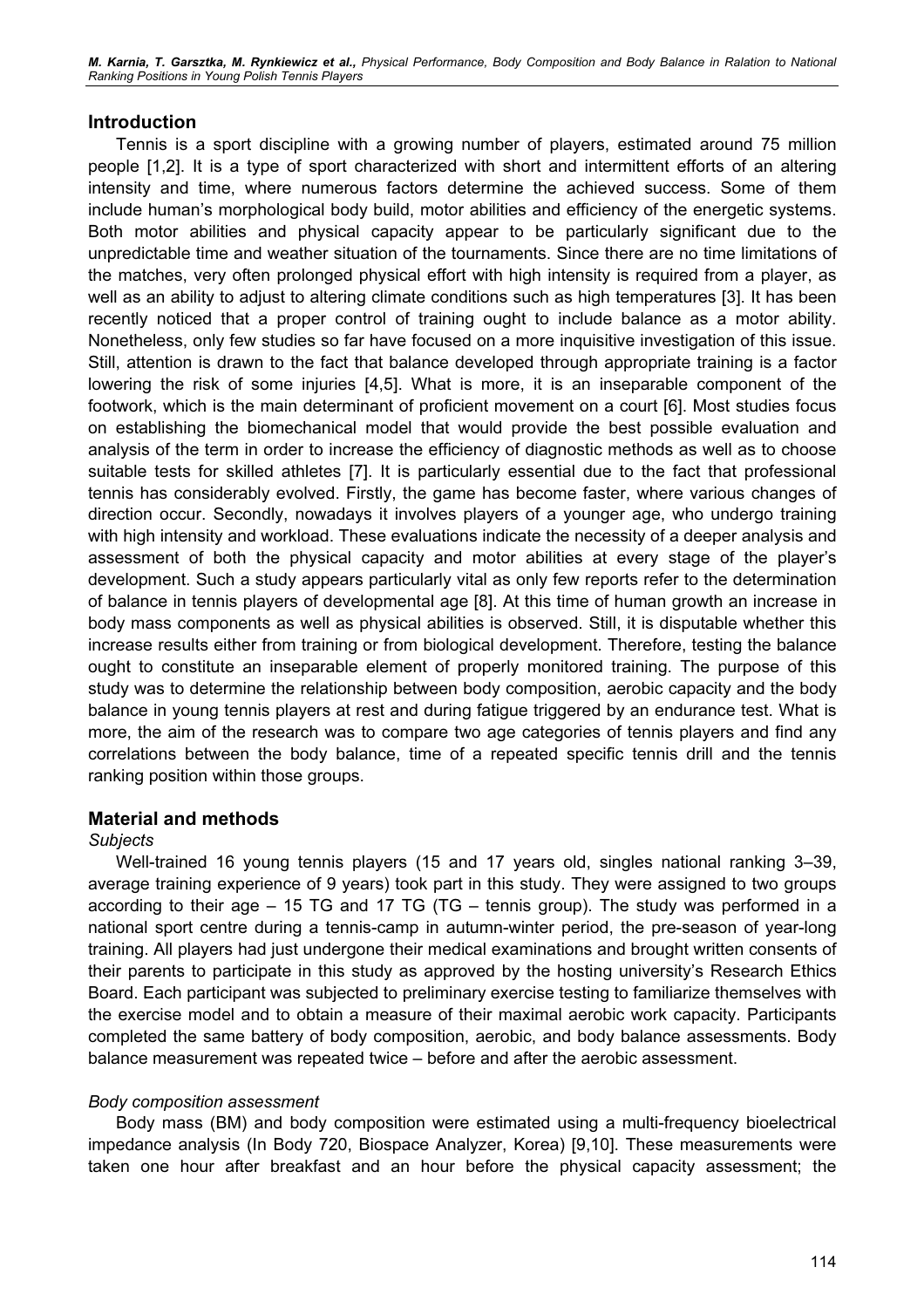participants had moved their bladder and bowels prior to the assessment. During the measurement, participants were wearing only briefs and remained barefoot. The analyzer was calibrated prior to each test session. Using a diverse range of frequencies from 1kHz to 1MHz, the InBody720 measured the amount of body water accurately and body composition including fat mass, fat free mass, skeletal muscle mass of each part of the body (right and left arm and leg, trunk).

#### Aerobic capacity

Aerobic capacity was determined during the  $VO<sub>2</sub>$ max test. Breath-by-breath pulmonary gas exchange was measured (Meta-Max 3B, Cortex, Germany) throughout the test. Participants performed a continuously graded multistage field tennis test according to the protocol suggested by Smekal [11]. The series of 3-minute exercise stages separated by 1-minute breaks for machine adjustments based on typical tennis movements when reaching for a stroke, alternately forehand<br>and backhand, thrown by the ball machine HOT SHOT DXSR-1594. The participants were allowed<br>a 3-min warm-up period before the te and backhand, thrown by the ball machine HOT SHOT DXSR-1594. The participants were allowed a 3-min warm-up period before the test. Immediately following the warm-up, the  $\sqrt[6]{O_{2}}$ max testing began and continued until the participant reached the point of volitional exhaustion (oxygen uptake does not increase or the frequency of the ball was so high that reaching strokes becomes impossible). The break for machine adjustments between each exercise stage was passive with the participant in a seated position. During the initial phase of exercise the frequency of the ball machine was 8 balls per minute, whereas in the final phase it varied from 22 to 24 balls per minute, according to individual endurance abilities. Additionally, the effectiveness of strokes was established basing on the amount of balls hitting target zones in each stage of exercise. Prior to the beginning of the test by subsequent players the  $O_2$  and  $CO_2$  analyzers were calibrated using standard gases of known concentrations in accordance with manufacturer guidelines. Heart rates (HR) were monitored continuously by telemetry (T 31, Polar Electro-Oy, Finland) during each test session and the first 5 minutes of passive recovery after the whole test. The player and device formation schematics are presented in Figure 1.



Fig. 1. Test design of the tennis field test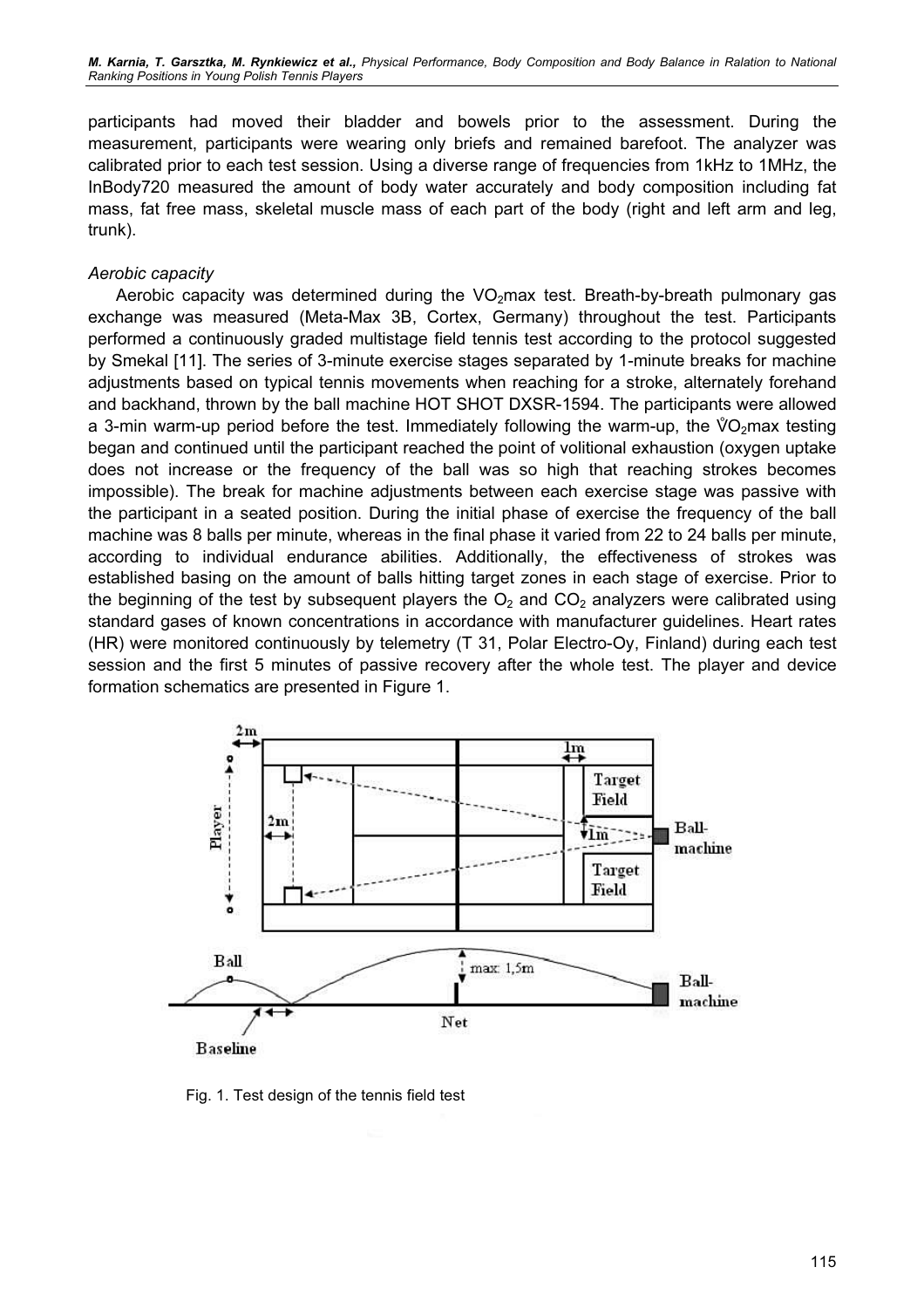#### Balance ability assessment

The ability to maintain static balance in a vertical position was measured with a usage of the posturographic method [12]. Examination was held twice – once with eyes opened, and then with eyes closed. A posturograph manufactured by Olton – Poland consisted of a platform of the following dimensions:  $400 \times 400 \times 55$  mm, equipped with tensometric detectors, enabling the registration of the position of the vertical projection of the center of mass (COM) – a center of foot pressure (COP). Measurements were taken before and after exercise (with open eyes, with closed eyes and in terms of feedback). The following features were included in the analysis: area developed by COP – COPA expressed in square millimeters  $\text{[mm}^2\text{]}$ . The abbreviations used recur throughout the paper.

#### Tennis ability

In order to determine tennis ability a specific tennis drill (TD) was performed. These movements mimicked those made during a tennis match (run-forehand, run-backhand, run for volley and smash). This exercise was completed as fast as possible with a tennis racquet in hand but without a tennis ball. The player touched each post with the racket before changing a direction and performing the next stroke. The elapsed time was also measured using photoelectric cells (Racetime 2 SF, Microgate) with an accuracy of 0.001 s. The tennis drill was repeated six times with a 30 s break between each trial (Figure 2).



Fig. 2. Test design of the tennis drill test (TD)

## Running speed assessment

Players' running speed has been measured in two ways. Measurement of the starting speed was performed during the run over a distance of 5 meters preceded by 0.5 meter running start. The maximal speed was measured similarly, during the run over a distance of 5 meters but this time the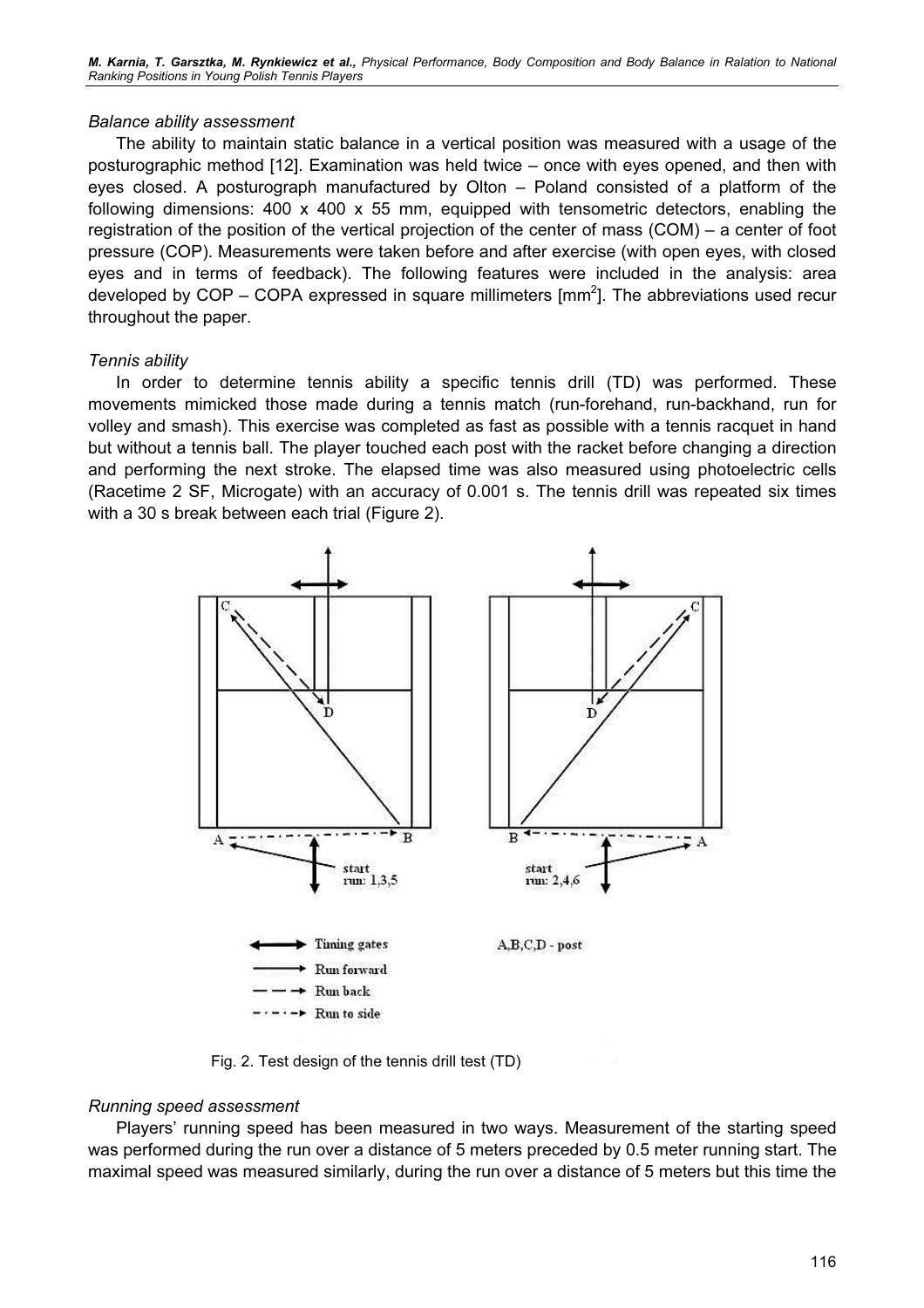running start was 10 meters long. The elapsed time was also measured using photoelectric cells (Racetime 2 SF, Microgate) with an accuracy of 0.001 s. The test was repeated three times with a 20 s break between runs [13,14].

A statistical analysis was completed using Statistica 8.0 for Windows. T-test was using to determine the differences between groups. Additionally, a 2 (group) x 2 (time) repeated measures analysis of variance (ANOVA) was used to determine the significance of differences between body balance prior to and after the endurance test. Values of motor abilities, anaerobic and aerobic capacity values were subjected to Pearson correlations in order to assess their influence on the ranking position. Statistical significance was set at p≤0.05 for all analyses.

## Results

The anthropometric characteristic of both 15 TG and 17 TG was presented in Tables 1 and 2.

| Variable                        | 15 TG n=7           | 17 TG n=9           |  |  |
|---------------------------------|---------------------|---------------------|--|--|
| Height [cm]                     | $176.5 \pm$<br>10.3 | 182.3 $\pm$<br>8.50 |  |  |
| Weight [kg]                     | 66.0 $\pm$<br>14.8  | 11.2<br>68.3 $\pm$  |  |  |
| Biological age height [centile] | $74^*$ ±<br>30      | 58 $\pm$<br>33      |  |  |
| Biological age weight [centile] | $65^*$ ±<br>40      | $54 \pm$<br>32      |  |  |
| FFM [kg]                        | 59.2 $\pm$<br>11.6  | 62.5 $\pm$<br>10.5  |  |  |
| Fat [kg]                        | 6.90 $\pm$<br>3.50  | 6.10 $\pm$<br>1.70  |  |  |
| Fat $[\%]$                      | $9.70 \pm$<br>3.10  | $8.90 \pm$<br>2.10  |  |  |
| BMI [ $kg \cdot m^{-2}$ ]       | $20.5 \pm$<br>2.70  | 21.3 $\pm$<br>2.20  |  |  |
| <b>WHR</b>                      | $0.79 \pm$<br>0.01  | $0.79 \pm$<br>0.02  |  |  |

Tab. 1. Participant demographic and anthropometric characteristics

Values are means  $\pm$  SD, FFM – fat free mass, Fat – fat mass, Fat % – percentage of body fat, BMI – body mass index, WHR – waist-to-hip ratio. TG – tennis group; the values for gropus do not difer signifciantly, exept for biological age, \*significant differences (p≤0.05)

Tab. 2. Values of weight of particular body segments

| Variable                                                                                                                     | 15 TG n=7                 | 17 TG n=9          |  |  |  |  |
|------------------------------------------------------------------------------------------------------------------------------|---------------------------|--------------------|--|--|--|--|
| SMM [kg]                                                                                                                     | 33.4<br>6.94<br>$\pm$     | 6.22<br>35.5<br>±. |  |  |  |  |
| SLM [kg]                                                                                                                     | 55.9<br>10.9<br>±.        | 59.0<br>9.84<br>±. |  |  |  |  |
| Right arm mass [kg]                                                                                                          | 3.30<br>0.77<br>±.        | 3.55<br>0.77<br>±. |  |  |  |  |
| Left arm mass [kg]                                                                                                           | 3.22<br>0.81<br>$\ddot{}$ | 3.41<br>0.76<br>±. |  |  |  |  |
| Right leg mass[kg]                                                                                                           | 9.39<br>1.82<br>$\pm$     | 9.87<br>1.71<br>±. |  |  |  |  |
| Left leg mass [kg]                                                                                                           | 9.39<br>1.79<br>$\pm$     | 9.89<br>1.66<br>±. |  |  |  |  |
| Trunk mass [kg]                                                                                                              | 26.0<br>4.81<br>±.        | 27.2<br>4.43<br>±. |  |  |  |  |
| Values are means ± SD, SMM – skeletal muscle mass, SLM – soft lean mass; values are not<br>oianificantly different for aroun |                           |                    |  |  |  |  |

significantly different for group

No statistically significant differences were noted between particular body mass components. Still, 17 TG was characterized by higher whole body mass, fat free mass and a lower percentage of fat mass. Deviations of standard values of the parameters of the body composition noted within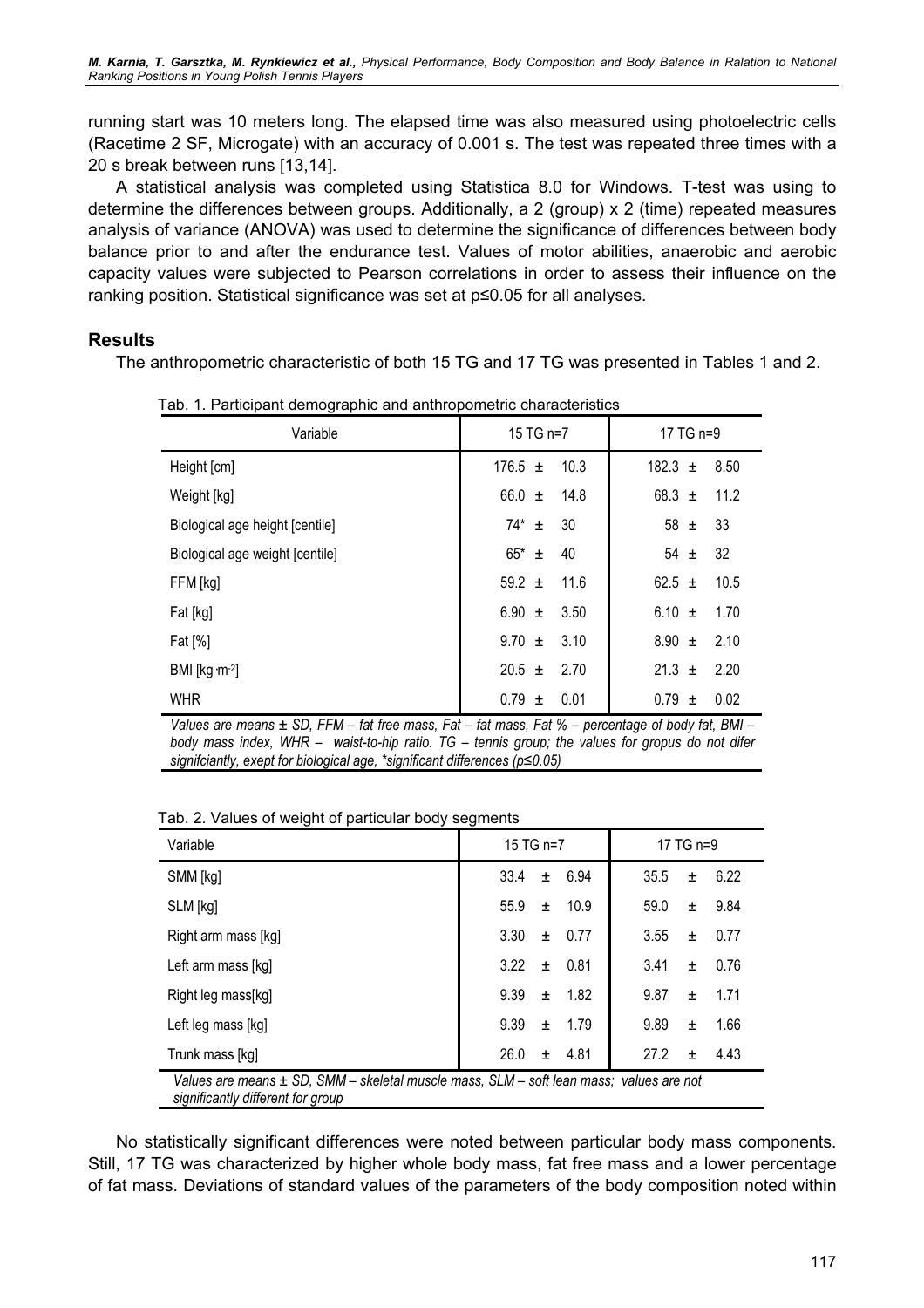two groups suggest considerable anthropometric diversity of the subjects. The assessment of the lean body mass of particular body elements may indicate that the 15 TG group has considerably lighter upper limbs and trunks. Still, the younger group is characterized by an accelerated biological age in comparison to the older one. This tendency was observed within 15 TG both regarding weight and height.

Aerobic performance was estimated through the performance of the specific tennis effort of a gradually increasing intensity. Values of the heart rate (Table 3) at the first two stages (played balls frequency – 13 balls  $\cdot$  min<sup>-1</sup> and 18 balls  $\cdot$  min<sup>-1</sup>, respectively) were quite similar. During the subsequent stages of the test, with an increasing frequency of the played balls, in 15 TG higher values of HR were recorded than in 17 TG. No divergences of average HR were noticed when the frequency of played balls achieved the  $7<sup>th</sup>$  and  $8<sup>th</sup>$  stage (played balls frequency – 22 balls  $\cdot$  min<sup>-1</sup> and 28 balls $\cdot$ min<sup>-1</sup> respectively). Nonetheless, the results of HR during the breaks between the subsequent stages of the test were much lower in the 17 TG group. Therefore, it may be concluded that those players undergo recovery processes more efficiently.

| Tab. 3. Values of heart rate [HR] during the exercise test at various frequency stages of played |              |                |     |       |                 |
|--------------------------------------------------------------------------------------------------|--------------|----------------|-----|-------|-----------------|
| Variable                                                                                         | 15 TG n=7    | 17 TG n=9      |     |       |                 |
| HR [b-min <sup>-1</sup> ] Rest                                                                   | 79<br>Ŧ      | 5              | 77  | $\pm$ | 5               |
| $HR [b\cdot min^{-1}]$ Bn5                                                                       | 154<br>Ŧ     | 15             | 149 | $\pm$ | 11              |
| HR $[b\cdot min^{-1}]$ End5                                                                      | 167<br>$\pm$ | 7              | 160 | Ŧ     | 10 <sup>1</sup> |
| HR $[b\cdot min^{-1}]$ Bs5                                                                       | 104<br>±     | 22             | 100 | Ŧ     | 15              |
| $HR [b\cdot min^{-1}]$ Bn $6$                                                                    | 175<br>±.    | $\overline{7}$ | 165 | Ŧ     | 15              |
| HR $[b\cdot min^{-1}]$ End6                                                                      | 187<br>$\pm$ | 5              | 180 | $\pm$ | 8               |
| HR $[b\cdot min^{-1}]$ Bs6                                                                       | 117<br>Ŧ     | 15             | 114 | Ŧ     | 18              |
| HR [b-min <sup>-1</sup> ] Bn7                                                                    | 185<br>±.    | 12             | 183 | $\pm$ | 13              |
| $HR [b\cdot min^{-1}]$ End7                                                                      | 199<br>$\pm$ | 4              | 203 | $\pm$ | 32              |
| HR $[b\cdot min^{-1}]$ Bs7                                                                       | 131<br>±.    | 9              | 126 | Ŧ     | 12              |
| HR $[b\cdot min^{-1}]$ Bn8                                                                       | 190<br>Ŧ     | 14             | 192 | $\pm$ | 11              |
| $HR [b\cdot min^{-1}]$ End8                                                                      | 198<br>Ŧ     | 5              | 198 | Ŧ     | 6               |
| HR $[b\cdot min^{-1}]$ Bs8                                                                       | 128<br>Ŧ     | 6              | 121 | $\pm$ | 12              |
| $HR [b\cdot min^{-1}]$ Aft                                                                       | 121<br>Ŧ     | 5              | 117 | Ŧ     | 13              |

| Tab. 3. Values of heart rate [HR] during the exercise test at various frequency stages of played balls |  |
|--------------------------------------------------------------------------------------------------------|--|
|--------------------------------------------------------------------------------------------------------|--|

Values are means ± SD, HR – heart rate, Bn [5,6,7,8] - at the beginning of the tennis field test, End [5,6,7,8] – at the end of the tennis field test, Bs – during brakes [5,6,7,8], Aft – 3 minutes after the tennis field test, [5,6,7,8] – stage of the frequency played balls; values are not significantly different for the group

Throughout all the stages, the oxygen uptake was constantly monitored. The highest values of the stages of V- $\sqrt[6]{O_2}$ max were noted in 17 TG, both within absolute and relative values. The level of physical Throughout all the stages, the oxygen uptake was constantly monitored. The highest values of  $\sqrt[6]{O_2}$ max were noted in 17 TG, both within absolute and relative values. The level of physical efficiency measured with rel  $\sqrt[3]{O_2}$ max were<br>efficiency meas<br>mL ⋅ kg<sup>-1</sup> ⋅ min<sup>-1</sup>  $mL \cdot kg^{-1} \cdot min^{-1}$  in 17 TG (Table 4). Differences between the groups were statistically significant. Suprisingly, the effectiveness of tennis strokes corresponding to the highest frequency of played balls was slightly higher in 15 TG in comparison to the latter one. Still, it must be pointed out that not all 15-year-old players managed to complete the stage of the highest intensity corresponding to balls was slightly higher in 15 TG in comparison to the latter one. Still, it must be pointed out that not all 15-year-old players managed to complete the stage of the highest intensity corresponding to the frequency of 2 penultimate stage of the exercise. In the part of 15 TG that completed the exercise stage of the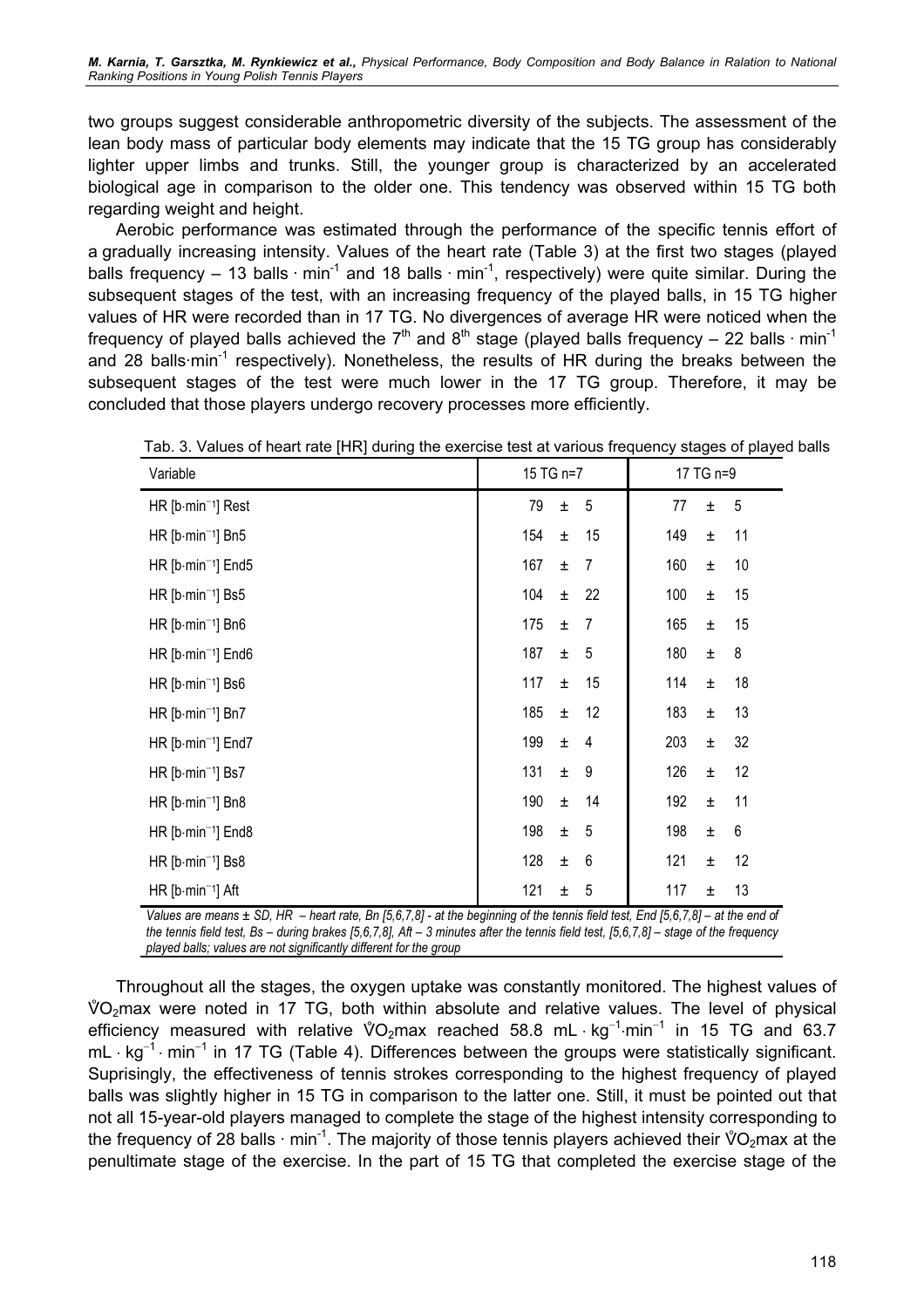highest intensity a strong correlation between the effectiveness of strokes and ranking position was observed  $(r = -0.85)$ . ed (r = -0.85).<br>Tab. 4. Values of oxygen uptake [ป๊O<sub>2</sub>] and the effectiveness of strokes [Ef] during the exercise test

| at various frequency stages of played balls                                  |                          |                          |  |  |  |  |  |
|------------------------------------------------------------------------------|--------------------------|--------------------------|--|--|--|--|--|
| Variable                                                                     | 15 TG n=7                | 17 TG n=9                |  |  |  |  |  |
| $\sqrt[6]{O_2}$ [mL·kg <sup>-1</sup> ·min <sup>-1</sup> ] Rest               | 6.83<br>1.47<br>Ŧ        | 6.70<br>1.76<br>$\pm$    |  |  |  |  |  |
| $\sqrt[6]{O_2}$ [mL·kg <sup>-1</sup> ·min <sup>-1</sup> ] Bn5                | 8.99<br>39.8<br>$\pm$    | 41.1<br>7.45<br>$\pm$    |  |  |  |  |  |
| $\sqrt[6]{O_2}$ [mL·kg <sup>-1</sup> ·min <sup>-1</sup> ] End5               | 46.5<br>$9.20*$<br>$\pm$ | 42.9<br>$6.82*$<br>$\pm$ |  |  |  |  |  |
| $\sqrt[6]{O_2}$ [mL $\cdot$ kg <sup>-1</sup> $\cdot$ min <sup>-1</sup> ] Bs5 | 13.2<br>5.88<br>$\pm$    | 2.28<br>11.1<br>$\pm$    |  |  |  |  |  |
| Ef [%] 5                                                                     | 72.2<br>9.97<br>$\pm$    | 12.3<br>75.6<br>$\pm$    |  |  |  |  |  |
| $\sqrt[6]{O_2}$ [mL $\cdot$ kg <sup>-1</sup> $\cdot$ min <sup>-1</sup> ] Bn6 | 49.2<br>6.73<br>士        | 49.2<br>5.75<br>$\pm$    |  |  |  |  |  |
| $\sqrt[6]{O_2}$ [mL·kg <sup>-1</sup> ·min <sup>-1</sup> ] End6               | 51.5<br>7.60<br>$\pm$    | 6.34<br>52.3<br>$\pm$    |  |  |  |  |  |
| $\sqrt[6]{O_2}$ [mL $\cdot$ kg <sup>-1</sup> $\cdot$ min <sup>-1</sup> ] Bs6 | 12.7<br>3.26<br>$\pm$    | 12.2<br>2.44<br>$\pm$    |  |  |  |  |  |
| Ef [%] 6                                                                     | 82.2<br>5.91<br>$\pm$    | 80.3<br>8.96<br>$\pm$    |  |  |  |  |  |
| $\sqrt[6]{O_2}$ [mL·kg <sup>-1</sup> ·min <sup>-1</sup> ] Bn7                | 53.2<br>5.03<br>$\pm$    | 4.11<br>55.7<br>$\pm$    |  |  |  |  |  |
| $\sqrt[6]{O_2}$ [mL·kg <sup>-1</sup> ·min <sup>-1</sup> ] End7               | 56.8<br>5.19<br>$\pm$    | 59.7<br>3.83<br>$\pm$    |  |  |  |  |  |
| $\sqrt[6]{O_2}$ [mL $\cdot$ kg <sup>-1</sup> $\cdot$ min <sup>-1</sup> ] Bs7 | 16.2<br>3.25<br>$\pm$    | 14.4<br>2.99<br>$\pm$    |  |  |  |  |  |
| Ef [%] 7                                                                     | 70.2<br>26.1<br>±.       | 78.2<br>8.50<br>$\pm$    |  |  |  |  |  |
| $\sqrt[6]{O_2}$ [mL $\cdot$ kg <sup>-1</sup> $\cdot$ min <sup>-1</sup> ] Bn8 | $3.78*$<br>55.7<br>Ŧ     | 59.6<br>$1.78*$<br>$\pm$ |  |  |  |  |  |
| $\sqrt[6]{O_2}$ [mL·kg <sup>-1</sup> ·min <sup>-1</sup> ] End8               | 57.5<br>$3.50*$<br>$\pm$ | 62.7<br>$4.38*$<br>$\pm$ |  |  |  |  |  |
| $\sqrt[6]{O_2}$ [mL·kg <sup>-1</sup> ·min <sup>-1</sup> ] Bs8                | $5.32*$<br>18.0<br>$\pm$ | 20.6<br>$7.05*$<br>$\pm$ |  |  |  |  |  |
| Ef [%] 8                                                                     | 41.2<br>21.2<br>$\pm$    | 38.4<br>17.6<br>$\pm$    |  |  |  |  |  |
| $\sqrt[6]{O_2}$ [mL·kg <sup>-1</sup> ·min <sup>-1</sup> ] Aft                | 12.5<br>2.07<br>$\pm$    | 13.9<br>2.07<br>$\pm$    |  |  |  |  |  |
| $\sqrt[6]{O_2}$ [mL·kg <sup>-1</sup> ·min <sup>-1</sup> ] max                | $3.31*$<br>58.8<br>$\pm$ | 63.7<br>$4.27*$<br>$\pm$ |  |  |  |  |  |

 $\sqrt[6]{O_2}$  [mL·kg<sup>-1</sup>·min<sup>-1</sup>] max<br>Values are means  $\pm$  SD;  $\sqrt[6]{O_2}$ - volume of oxygen uptake, Bn [5,6,7,8] – at the beginning of the tennis<br>field test, End [5,6,7,8] – at the end of the tennis field test, Bs – durin field test, End [5,6,7,8] – at the end of the tennis field test, Bs – during brakes[5,6,7,8], Aft – 3 minutes after the tennis field test,  $\sqrt[6]{Q_2}$ max – maximal oxygen uptake, Ef [%][5,6,7,8] – Effectiveness of strokes, [5,6,7,8] – stage of the frequency played balls, \*statistically significant difference p≤0.05

Analyzed motor abilities do not suggest any statistically significant differences within two groups (Table 5). However, the starting speed test has proved that 15 TG performed the test faster than 17 TG. The test of 15 TG was completed in 1.037 s, whereas subjects from 17 TG finished it in 1.057 s. Nevertheless, 17 TG obtained better result in the maximal speed (0.0698 s). Still, this value differed from the one recorded in 15 TG by only 0.008 s. According to expectations, 17 TG obtained better time results in the Tennis Drill test (TD). In all repetitions they reached results ranging from 8.742 s to 8.954 s. By contrast, 15 TG always have exceeded the time of 9 s (ranging from 9.134 s to 9.316 s). In 15 TG the correlation between the starting speed and the ranking position was noted. Players who achieved better results in the starting speed were likely to have a better ranking position as well. The analysis of repeated measurements indicates the lack of statistically significant differences (Figure 3). The results obtained in the static balance measurement shows this motor ability to be more developed in 17 TG; however, the disparities between the groups are not statistically significant. Results obtained in the study were analyzed in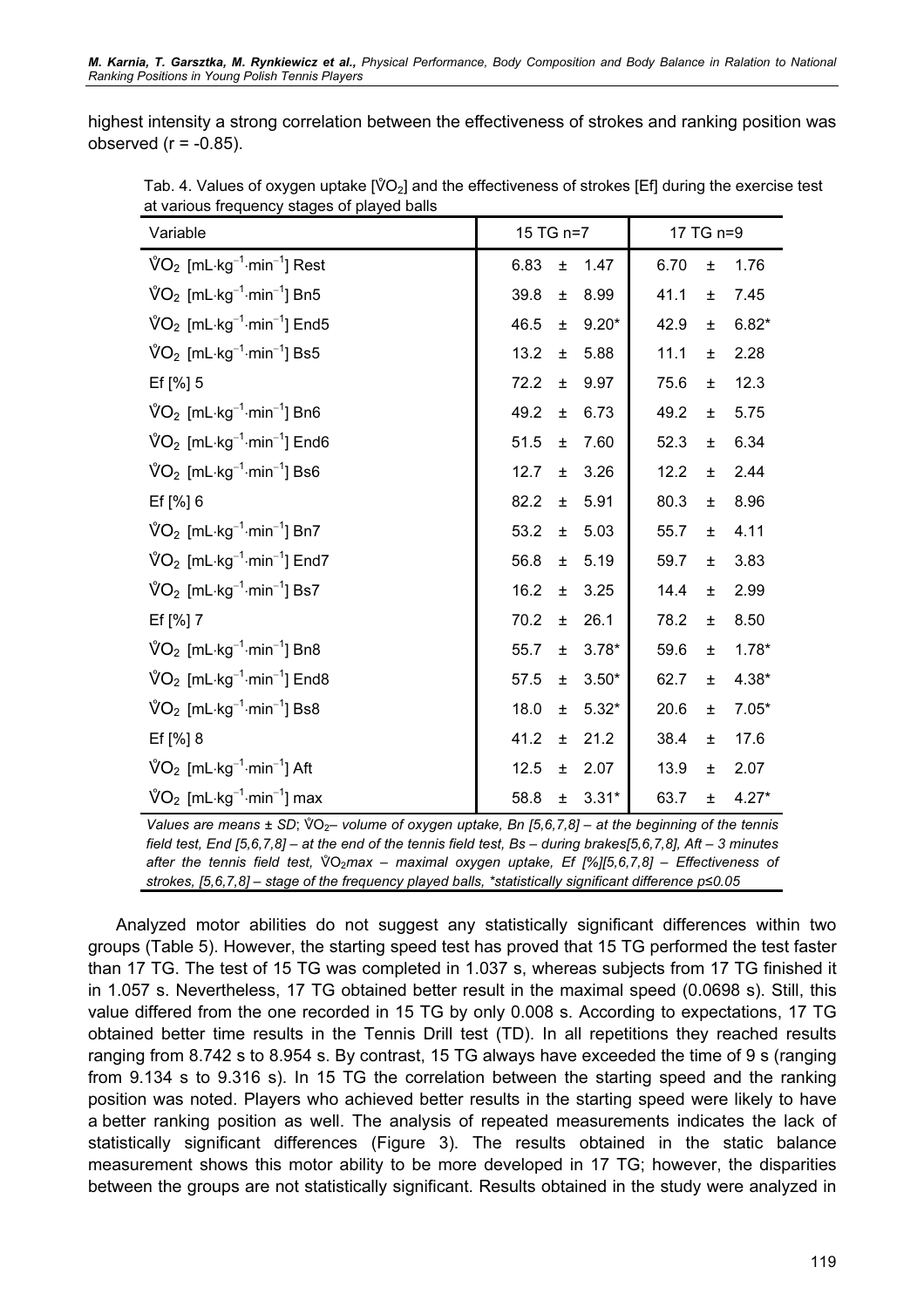terms of determining relations between motor abilities. A statistically significant correlation was observed between the area developed by the center of foot pressure (COPA) and the time of each tennis drill repetition. Particularly strong dependencies were noted in 17 TG. Not only were they more developed, but also had more a considerable impact on the results of TD (Table 7).

| Variable           | 15 TG n=7 |       |       | 17 TG n=9 |       |       |
|--------------------|-----------|-------|-------|-----------|-------|-------|
| Starting speed [s] | 1.037     | $\pm$ | 0.056 | 1.057     | $\pm$ | 0.077 |
| Maximal speed [s]  | 0.698     | 士     | 0.038 | 0.690     | ±.    | 0.034 |

Values are means  $\pm$  SD; values are not significantly different for groups

Tab. 6. Values of area developed by center of foot pressure [COPA] before and after physical effort

| Variable                               | 15 TG n=7     | 17 TG n=9 |         |       |         |
|----------------------------------------|---------------|-----------|---------|-------|---------|
| COPA <sub>oeb</sub> [mm <sup>2</sup> ] | 1095.67<br>±. | 692.52    | 963.60  | Ŧ.    | 572.60  |
| COPA $_{oea}$ [mm <sup>2</sup> ]       | 1120.83<br>±. | 522.22    | 1572.50 | Ŧ.    | 946.75  |
| $COPA$ <sub>ceb</sub> $[mm^2]$         | 1323.50<br>±. | 269.34    | 989.40  | $\pm$ | 537.96  |
| $COPA_{cea}$ [mm <sup>2</sup> ]        | 1634.33<br>±. | 847.21    | 1423.00 | $\pm$ | 1242.89 |
| COPA $_{\text{fb}}$ [mm <sup>2</sup> ] | 762.33<br>士   | 411.23    | 470.10  | Ŧ.    | 247.24  |
| COPA $fa$ [mm <sup>2</sup> ]           | 563.66<br>±.  | 245.16    | 438.80  | Ŧ.    | 215.19  |

Values are means ± SD, COPA – area developed by the center of foot pressure, oeb – open eyes before, oea – open eyes after exercise, ceb – closed eyes before, cea – closed eyes after, fb – feedback before, fa – feedback after; values are not significantly different for groups

#### Tab. 7. Correlation between the body balance and time of each tennis drill [TD] among young tennis players

| <b>Balance</b>      | group | $\mathsf{TD}_1$<br>[s] | TD <sub>2</sub><br>[s] | TD <sub>3</sub><br>[s] | TD <sub>4</sub><br>[s] | $TD_5$<br>[s] | $TD_6$<br>[s] |
|---------------------|-------|------------------------|------------------------|------------------------|------------------------|---------------|---------------|
|                     | 17 TG | $0.63*$                | $0.75*$                | $0.81*$                | $0.71*$                | $0.67*$       | $0.66*$       |
| COPA <sub>oeb</sub> | 15 TG | 0.28                   | 0.30                   | 0.45                   | 0.26                   | 0.28          | 0.42          |
|                     | WG    | 0.43                   | $0.57*$                | $0.63*$                | $0.52*$                | 0.48          | 0.49          |
| $COPA_{\text{ceb}}$ | WG    | $0.57*$                | $0.53*$                | $0.64*$                | $0.52*$                | 0.44          | 0.41          |
| COPA fa             | WG    | 0.35                   | 0.48                   | $0.60*$                | 0.47                   | 0.42          | $0.53*$       |

COPA – area developed by center of foot pressure, oeb – open eyes before, oea – open eyes after exercise, ceb – closed eyes before, fa – feedback after, TG – tennis group, WG – whole tennis group

\*statistically significant correlations p≤0.05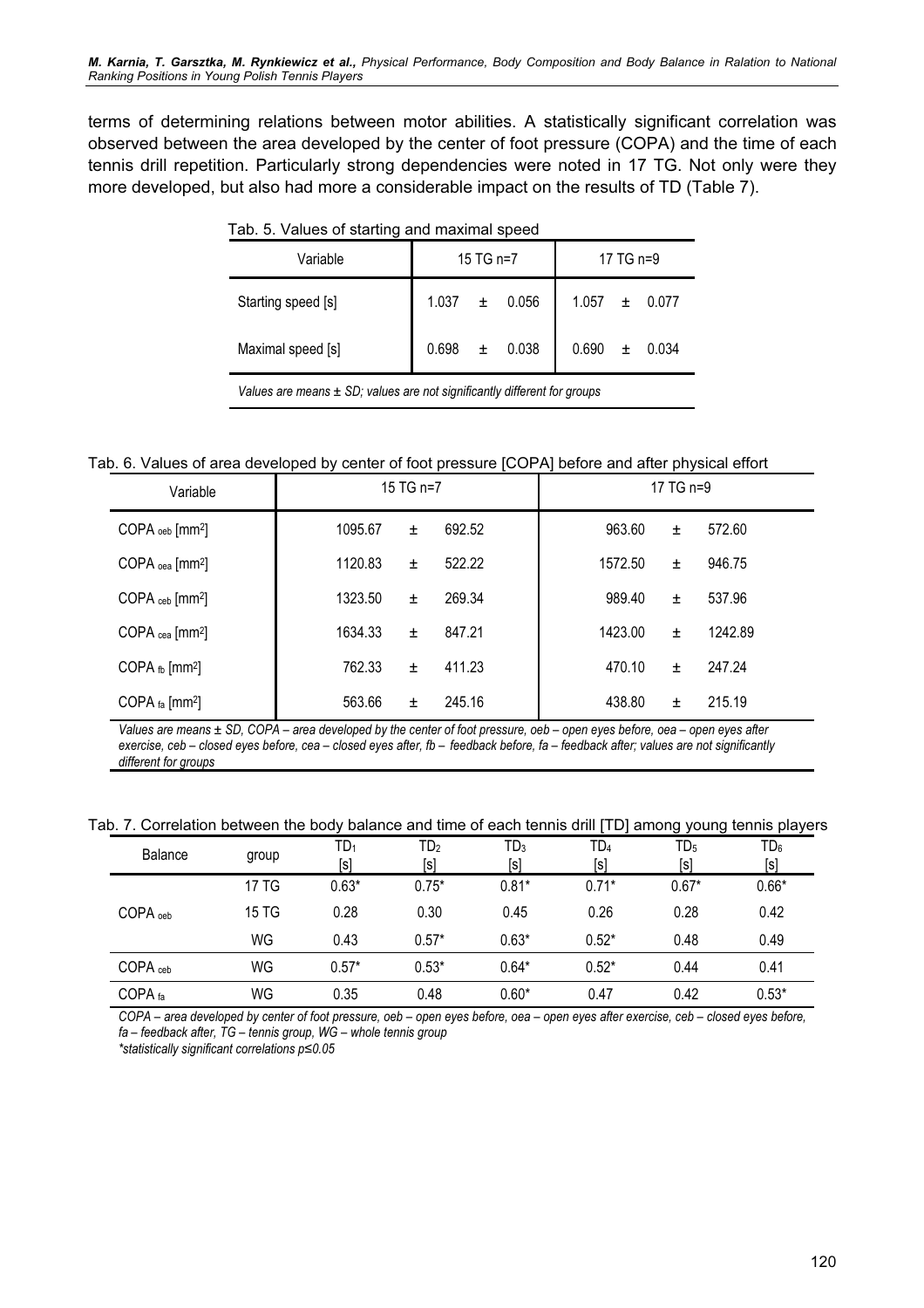

Fig. 3. The average time of each ability tennis drill repetition within two groups

## **Discussion**

The main finding of this study points out to the body balance as being a motor ability influencing results achieved in a specific tennis drill. This connection was observed in both of the tested groups; however, it was particularly significant within 17 TG. Consequently, it may be concluded that those players who have better balance parameters and hence better footwork tend to be more effective during the matches. The values achieved by the older group in all trials (open, closed and feedback) were better than the results recorded in the younger one. However, differences between groups were not statistically significant. In our experiment only 16 tennis players took part; thus the lack of statistical correlation in three different trials may result from a limited subject group. In order to assess the ability to maintain static and dynamic balance, the posturographic method was applied. The area developed by COP constituted the main parameter of the assessment. The smaller the area, the better the result was, and therefore, the posture was claimed to be more stable. Still, the measurements might have been influenced by the postexercise fatigue, the effectiveness of neural-muscle coordination, the level of motor coordination and concentration. The observed connection may suggested that the engagement of the optical receptor increases the effectiveness of balance. On the other hand, the exercise did not influence considerably the results of maintaining static balance and, more importantly, did not cause their deterioration. The specific ability tennis drill was performed six times with the work to rest ratio being 1:3. Determination of the time of work and rest was based on ITF recommendations, which indicate anaerobic energetic systems as dominating in tennis. The recorded time not only established the movement ability of subjects, but also assessed the effectiveness of the capacity of the anaerobic metabolic system. A better time result achieved during the test was an outcome of the influence of both of the mentioned factors.

Nonetheless, no correlation was observed between the time of the specific tennis drill and a ranking position. Probably, the main reason for the lack of correlation lays in the choice of the subjects – only the best tennis players of each age category took part in the study. Therefore, the diversity of physical abilities was rather limited. The recorded results find confirmation in the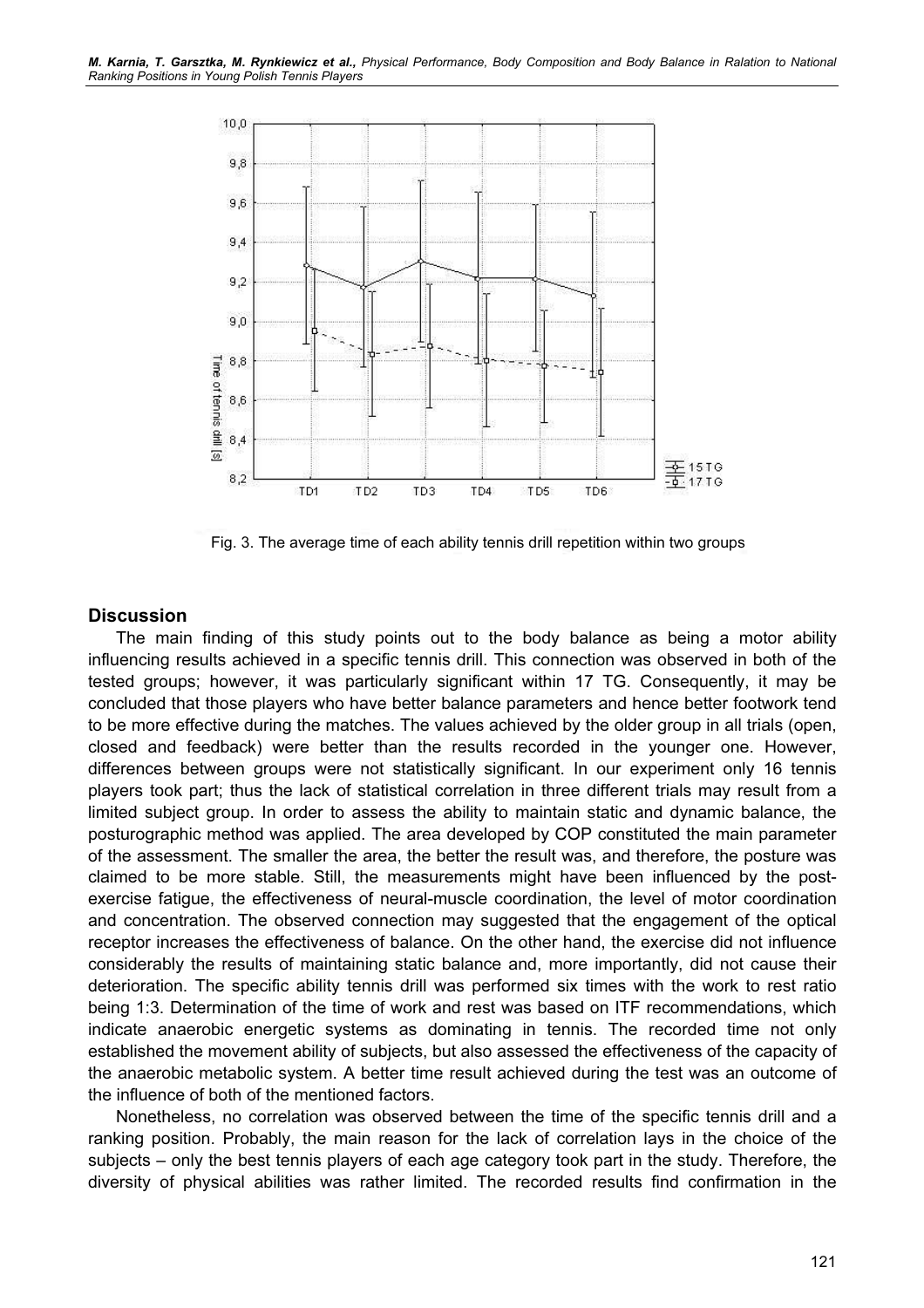research by other authors. Porada et al. noticed the lack of correlation between a ranking position and the level of motor abilities achieved in a physical fitness test – Eurofit [15]. However, in our study the correlation between the starting speed and a ranking position constituted an exception differing our observation from Porada's research. Such disparity may result from the measurement methods applied by Porada, who used a pendulum run for the assessment of speed. In our opinion, this method evaluates agility rather than speed, due to the constant changes of direction that this method bases on. Therefore, in our study the speed was measured during a straight line run, once from a static start and then from a running position. Measurement was completed with a usage of electric photocells. The applied specific tennis drill in a repetitive version constituted a base for the evaluation of the motor abilities. The other reason which can explain the lack of statistical correlation between time of tennis drill and the ranking position is the biological age of tennis players. In the younger group of athletes it is accelerated, yet in the older one it is no longer so dynamic. Such a tendency may suggest the insufficient body balance training that could have significantly contributed to the older players achieving better results in a tennis drill. Our suggestion confirmed the correlation between the body balance and time of tennis drill both for two age categories and the whole group of subjects.

In this study, the relation between the body composition and a ranking position was investigated. Unexpectedly, such connection was not observed. In order to assess body composition a highly precise method was applied. According to the expectations, the parameters of particular body elements indicate higher skeletal muscle mass in 17 TG. However, a minor disproportion between the muscle mass of upper limbs was noted in comparison to the lower ones. This may indicate the insufficiency of the compensation training. Still, similar to our results were the ones reported by Sanchez et al., who observed the lack of correlation between player's morphological body build and their position in the international ranking of junior tennis players (both male and female) [16]. In his analysis, Sanchez compared body compositions of tennis players, both male and female, participating in the Junior Championships. Similarly to our research, Sanchez also assessed only a group of the best players. Such a selection of subjects by Sanchez could have been the reason for the lack of correlation to occur. It appears to be a confirmation that not only the body mass influences the results achieved in the physical tests but also the metabolic efficiency of skeletal muscle mass. Such a thesis may be supported by the observation made during an aerobic performance assessment, where players characterized by a higher skeletal muscle mass achieved better percentage effectiveness of strokes at the stage of the highest frequency of played balls. Both the amount of the skeletal muscle mass and its metabolic efficiency provided the subjects with a higher oxygen uptake. It also allowed them to approach a ball more quickly and manage to keep up with an increasing intensity of a performed effort, scoring the high percentage effectiveness of strokes. The level of aerobic capacity was considered as satisfactory. Maximal oxygen uptake ranged from 58.0 to 63.0 mL $\cdot$  kg<sup>-1</sup> $\cdot$  min<sup>-1</sup>. Those are the standard values suggested by the International Tennis Federation for this particular age group. The level of aerobic capacity did not, however, correspond to the occupied ranking position [17,18]. Banzer et al. has recorded disparate observations reporting a direct correlation between  $VO<sub>2</sub>$ max and the ATP ranking [19]. Nevertheless, Banzer's conclusion based on a 7-year analysis of only one player. Unpublished data indicate that  $VO<sub>2</sub>$  max of a tennis player occupying the first position in the ATP ranking [19]. Nevertheless, Banzer's conclusion based on a 7-year analysis of only one player.<br>Unpublished data indicate that VO<sub>2</sub>max of a tennis player occupying the first position in the ATP ranking, Rafael Nadal, equa rallies, but also at rests between them, as it provides more efficient recovery. In our research, within 17 TG more efficient recovery processes were recorded in players characterized by high -<br>Sw<br>V  $\sqrt[6]{O_2}$ max. The level of maximal oxygen uptake is one of the main factors determining the style of game: a player withdrawn at a baseline or an aggressive, constantly attacking one. The value of vٌ<br>g:<br>Vٌ  $\sqrt[6]{O_2}$ max should be taken into consideration when designing training programmes specifically for different styles of play.